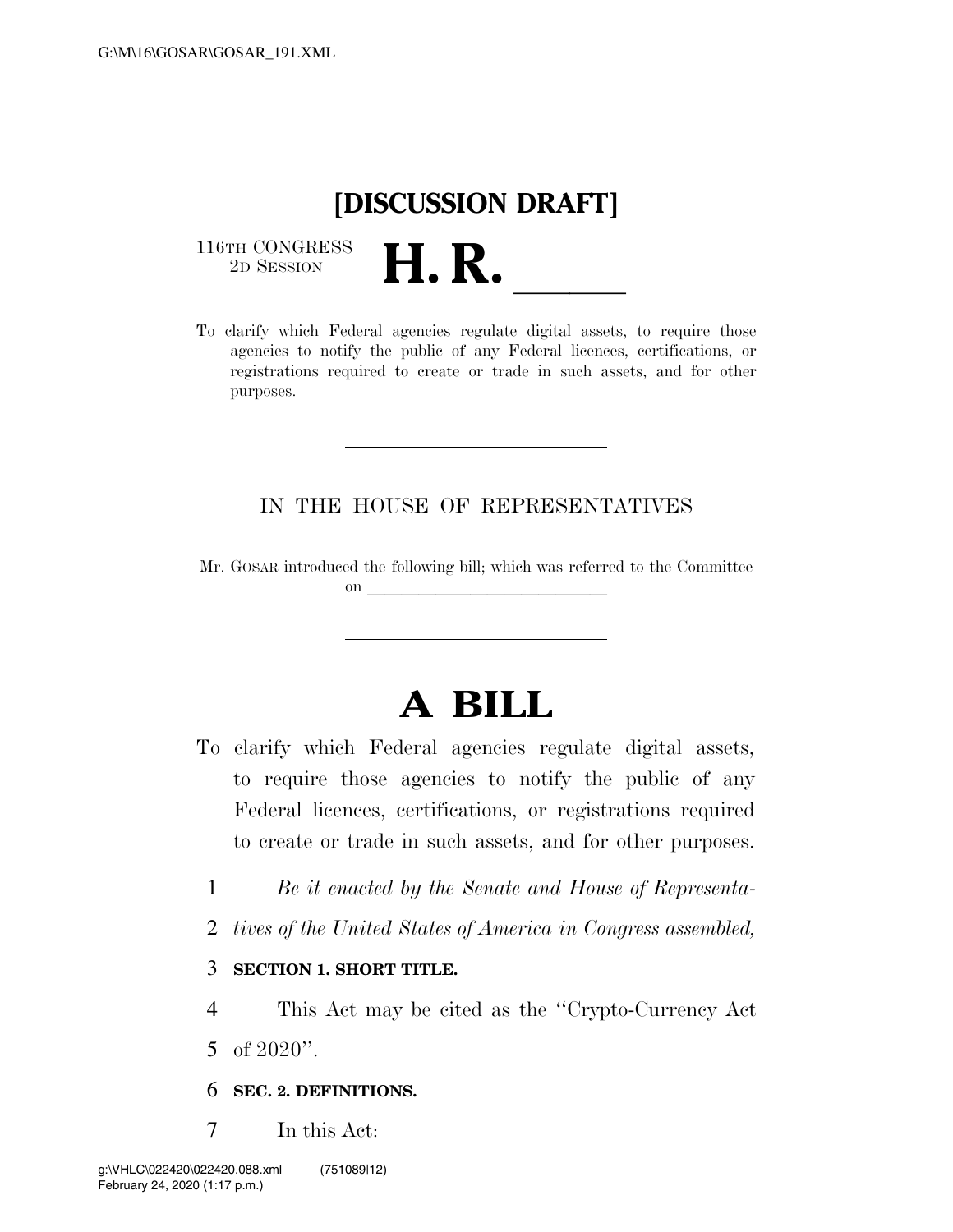| $\mathbf{1}$   | (1) CRYPTO-COMMODITY.—The term "crypto-               |
|----------------|-------------------------------------------------------|
| $\overline{2}$ | commodity" means economic goods or services, in-      |
| 3              | cluding derivatives, that—                            |
| $\overline{4}$ | (A) have full or substantial fungibility;             |
| 5              | (B) the markets treat with no regard as to            |
| 6              | who produced the goods or services; and               |
| 7              | (C) rest on a blockchain or decentralized             |
| 8              | eryptographic ledger.                                 |
| 9              | (2) CRYPTO-CURRENCY.—The term "crypto-                |
| 10             | currency" means representations of United States      |
| 11             | currency or synthetic derivatives resting on a        |
| 12             | blockchain or decentralized cryptographic ledger, in- |
| 13             | cluding—                                              |
| 14             | (A) such representations or synthetic de-             |
| 15             | rivatives that are reserve-backed digital assets      |
| 16             | that are fully collateralized in a correspondent      |
| 17             | banking account, such as stablecoins; and             |
| 18             | (B) synthetic derivatives that are—                   |
| 19             | (i) determined by decentralized oracles               |
| 20             | or smart contracts; and                               |
| 21             | (ii) collateralized by crypto-commod-                 |
| 22             | ities, other crypto-currencies, or crypto-se-         |
| 23             | curities.                                             |
| 24             | $(3)$ CRYPTO-SECURITY.—                               |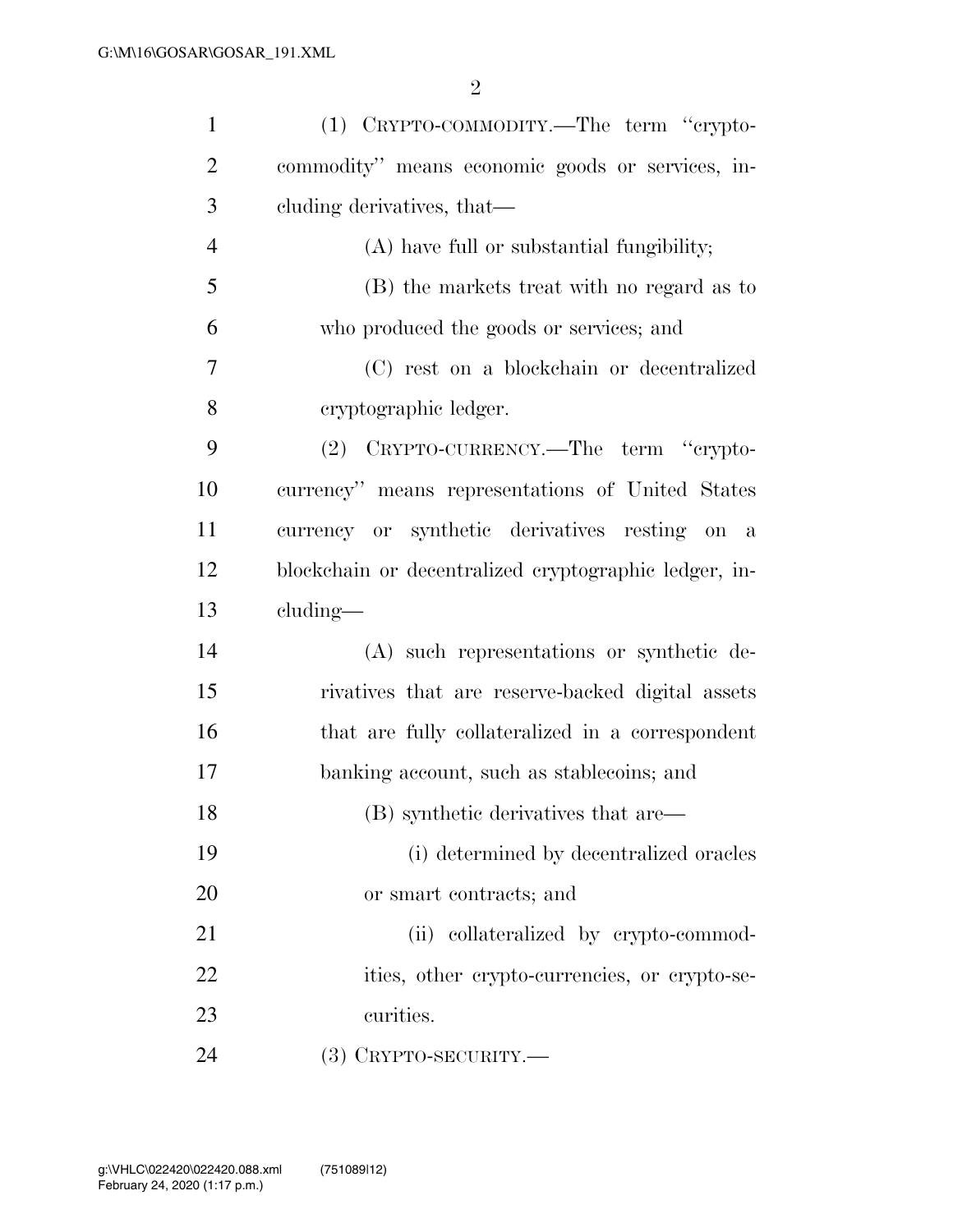| $\mathbf{1}$   | (A) IN GENERAL.—The term "crypto-secu-            |
|----------------|---------------------------------------------------|
| $\overline{2}$ | rity" means all debt and equity that rest on a    |
| 3              | blockchain or decentralized cryptographic ledg-   |
| $\overline{4}$ | er.                                               |
| 5              | (B) EXCEPTION.—The term "crypto-secu-             |
| 6              | rity" does not include a synthetic derivative     |
| 7              | that—                                             |
| 8              | (i) is operated as, and is registered             |
| 9              | with the Department of the Treasury as, a         |
| 10             | money services business (as defined under         |
| 11             | section 1010.100 of title 31, Code of Fed-        |
| 12             | eral Regulations); and                            |
| 13             | (ii) is operated in compliance with all           |
| 14             | applicable requirements of subchapter II of       |
| 15             | chapter 53 of title 31, United States Code        |
| 16             | (commonly referred to as the "Bank Se-            |
| 17             | crecy Act") and all other Federal anti-           |
| 18             | money laundering, anti-terrorism,<br>, and        |
| 19             | screening requirements of the Office of           |
| 20             | Foreign Assets Control and the Financial          |
| 21             | Crimes Enforcement Network.                       |
| 22             | (4)<br>DECENTRALIZED CRYPTOGRAPHIC<br>LEDG-       |
| 23             | ER.—The term "decentralized cryptographic ledger" |
| 24             | means a ledger that—                              |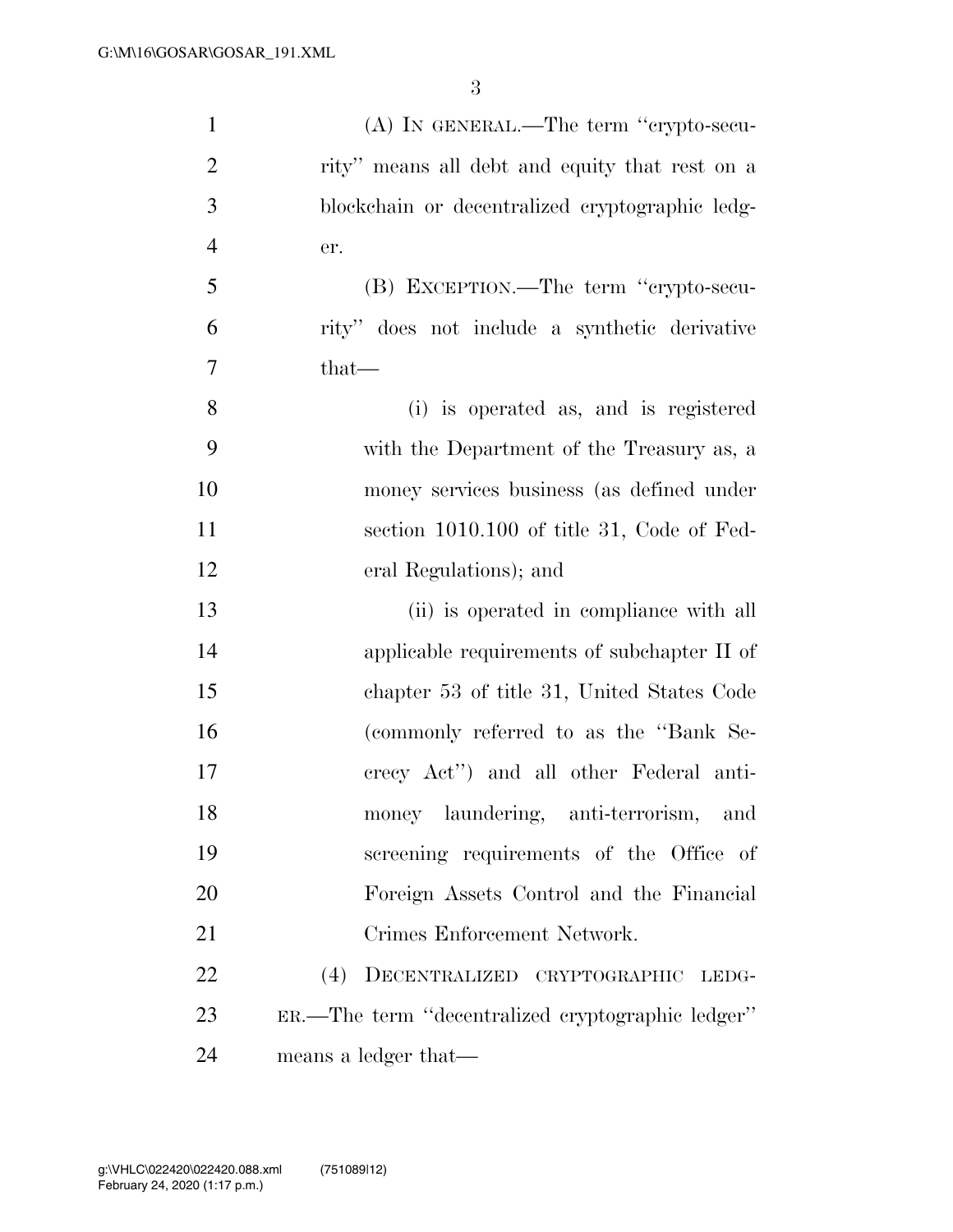| $\mathbf{1}$   | (A) runs as a stand-alone blockchain that              |
|----------------|--------------------------------------------------------|
| $\overline{2}$ | is secured through a minting mechanism such            |
| 3              | as proof-of-work, proof-of-stake, or otherwise;        |
| $\overline{4}$ | (B) runs as a cryptographic asset or                   |
| 5              | an existing stand-alone<br>smart-contract on           |
| 6              | blockchain and is secured through the issuing          |
| 7              | blockchain minting mechanism;                          |
| 8              | (C) is immutable and can not be overwrit-              |
| 9              | ten without controlling a majority stake of the        |
| 10             | associated network;                                    |
| 11             | (D) requires a cryptographic link between              |
| 12             | blocks of transactional data;                          |
| 13             | (E) is permissionless, requiring no third              |
| 14             | party to transact, only a connection to the            |
| 15             | internet;                                              |
| 16             | (F) is an irreversible bearer commodity,               |
| 17             | with all transactions being final;                     |
| 18             | (G) is not controllable by any one single              |
| 19             | entity (defined as having less than half of all        |
| 20             | nodes controlled by one single entity); and            |
| 21             | (H) is not directly issued by a nation-state           |
| 22             | or private entity.                                     |
| 23             | (5) DECENTRALIZED ORACLE.—The term "de-                |
| 24             | centralized oracle" means a service that sends and     |
| 25             | verifies real world data from external sources outside |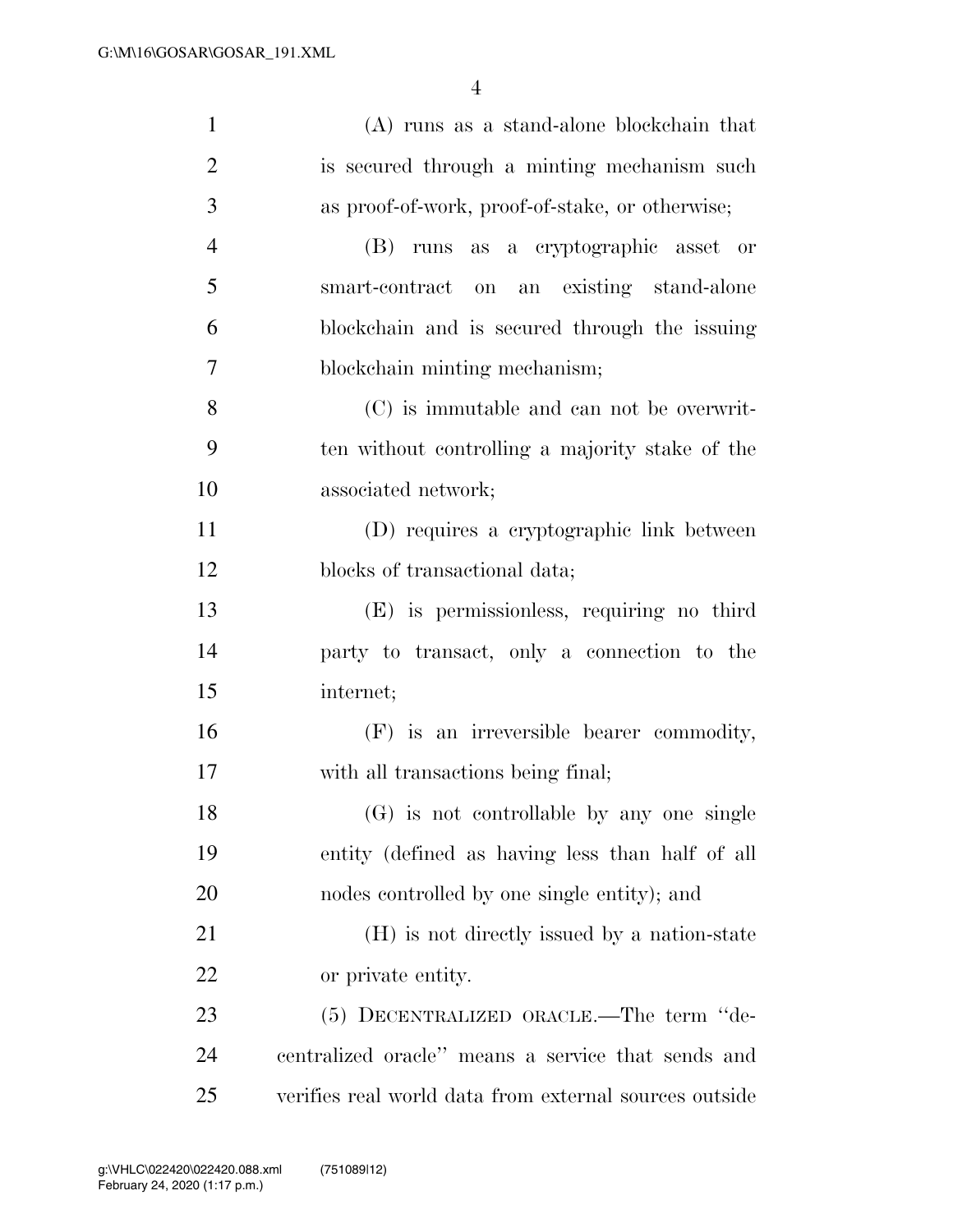| $\mathbf{1}$   | of a blockchain and submits such information to     |
|----------------|-----------------------------------------------------|
| $\overline{2}$ | smart contracts that rest on the blockchain, thus   |
| 3              | triggering the execution of predefined functions of |
| $\overline{4}$ | the smart contract.                                 |
| 5              | $(6)$ DIGITAL ASSET.—The term "digital asset"       |
| 6              | means a crypto-commodity, crypto-currency,<br>or    |
| 7              | crypto-security.                                    |
| 8              | (7) INSURED DEPOSITORY INSTITUTION.—The             |
| 9              | term "insured depository institution" has the mean- |
| 10             | ing given such term under section 3 of the Federal  |
| 11             | Deposit Insurance Act.                              |
| 12             | (8) PRIMARY FEDERAL DIGITAL ASSET REGU-             |
| 13             | LATOR.—The term "primary Federal digital asset      |
| 14             | regulator" means—                                   |
| 15             | (A) the Commodity Futures Trading Com-              |
| 16             | mission, with respect to crypto-commodities;        |
| 17             | (B) the Secretary of the Treasury, acting           |
| 18             | through the Financial Crimes Enforcement            |
| 19             | Network, and the Comptroller of the Currency        |
| 20             | with respect to crypto-currencies; and              |
| 21             | (C) the Securities and Exchange Commis-             |
| 22             | sion, with respect to crypto-securities.            |
| 23             | (9) RESERVE-BACKED STABLECOIN.—The term             |
| 24             | "reserve-backed stablecoin" means a digital asset   |
| 25             | $that-$                                             |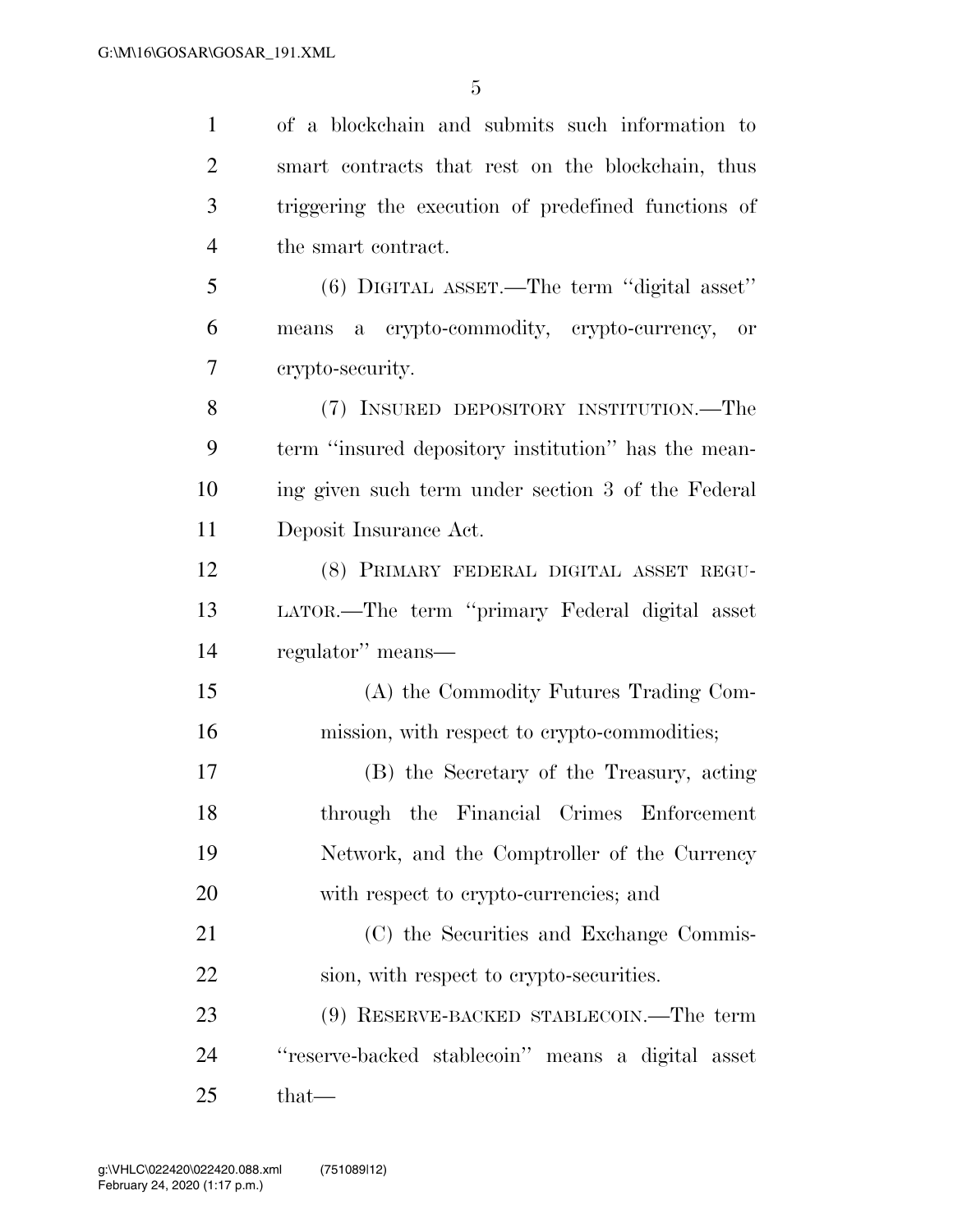| $\mathbf{1}$   | $(A)$ is a representation of currency issued          |
|----------------|-------------------------------------------------------|
| $\overline{2}$ | by the United States or a foreign government;         |
| 3              | (B) rests on a blockchain or decentralized            |
| $\overline{4}$ | eryptographic ledger; and                             |
| 5              | (C) is collateralized on a one-to-one basis           |
| 6              | by such currency, and such currency is depos-         |
| 7              | ited in an insured depository institution.            |
| 8              | (10) SMART CONTRACT.—The term "smart con-             |
| 9              | tract" means a computer protocol intended—            |
| 10             | (A) to digitally facilitate, verify, or enforce       |
| 11             | the negotiation or performance of a contract;         |
| 12             | and                                                   |
| 13             | (B) to allow the performance of credible              |
| 14             | transactions without third parties.                   |
| 15             | (11) SYNTHETIC STABLECOIN.—The term "syn-             |
| 16             | thetic stablecoin" means a digital asset, other than  |
| 17             | a reserve-backed stablecoin, that—                    |
| 18             | (A) is stabilized against the value of a cur-         |
| 19             | rency or other asset; and                             |
| 20             | (B) rests on a blockchain or decentralized            |
| 21             | cryptographic ledger.                                 |
| 22             | SEC. 3. ESTABLISHING AREAS OF PRIMARY REGULATORY      |
| 23             | <b>OVERSIGHT FOR DIGITAL ASSETS.</b>                  |
| 24             | CRYPTO-COMMODITIES.—The Commodity Fu-<br>(a)          |
| 25             | tures Trading Commission shall be the primary Govern- |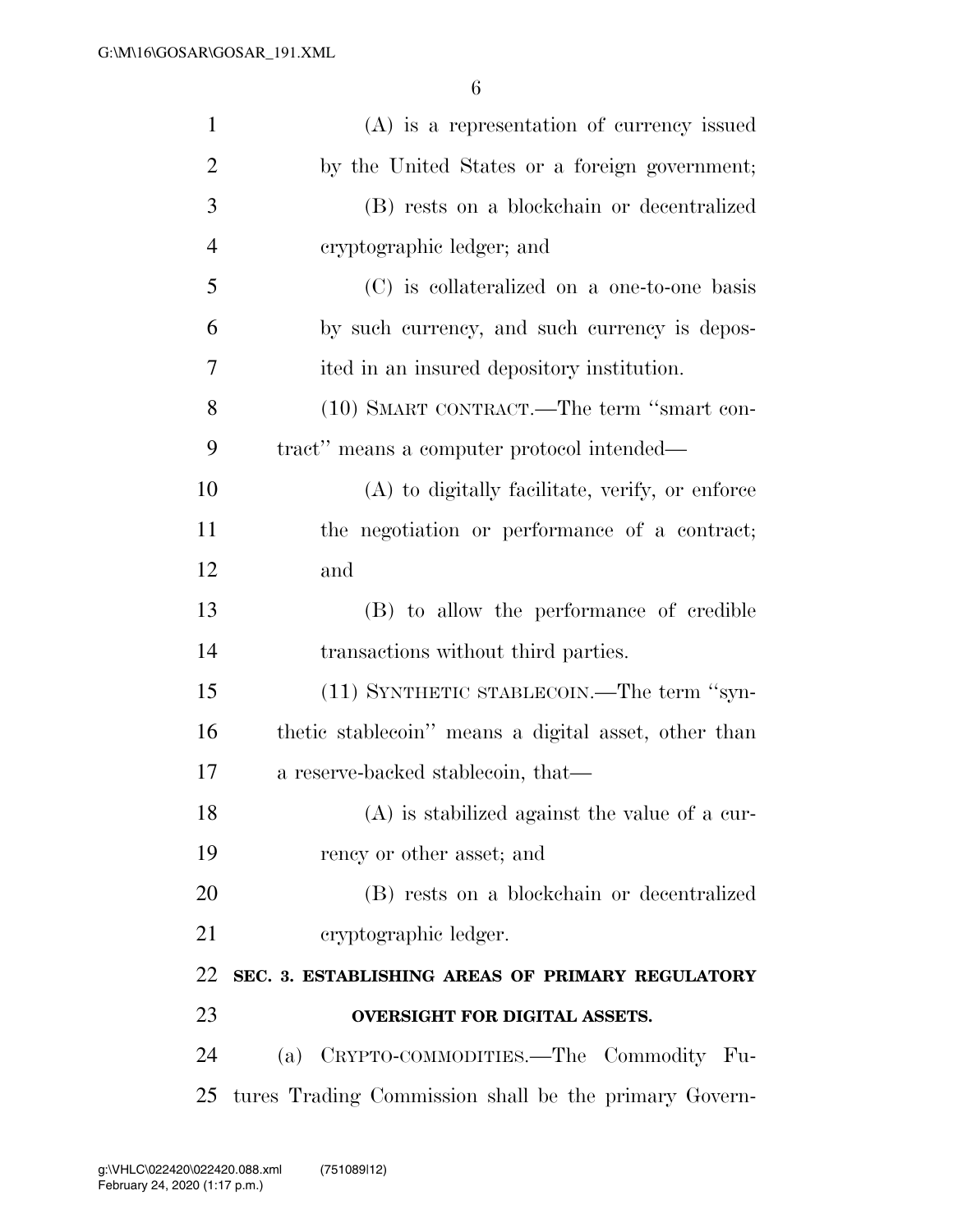ment agency with the authority to regulate crypto-com-modities.

 (b) CRYPTO-CURRENCIES.—The Secretary of the Treasury, acting through the Financial Crimes Enforce- ment Network, and the Comptroller of the Currency shall be the primary Government agencies with the authority to regulate crypto-currencies (other than synthetic stablecoins).

 (c) CRYPTO-SECURITIES.—The Securities and Ex- change Commission shall be the primary Government agency with the authority to regulate crypto-securities and synthetic stablecoins.

### **SEC. 4. REGISTRATION AND PUBLIC LISTS OF DIGITAL ASSET EXCHANGES.**

 (a) CRYPTO-COMMODITIES.—The Commodity Fu- tures Trading Commission shall require any exchange trading in crypto-commodities to register with the Com- mission, and shall maintain a public list of all such ex-changes.

 (b) CRYPTO-CURRENCIES.—The Secretary of the Treasury, acting through the Financial Crimes Enforce- ment Network, shall require any exchange trading in crypto-currencies (other than synthetic stablecoins) to reg- ister with the Secretary, and shall maintain a public list of all such exchanges.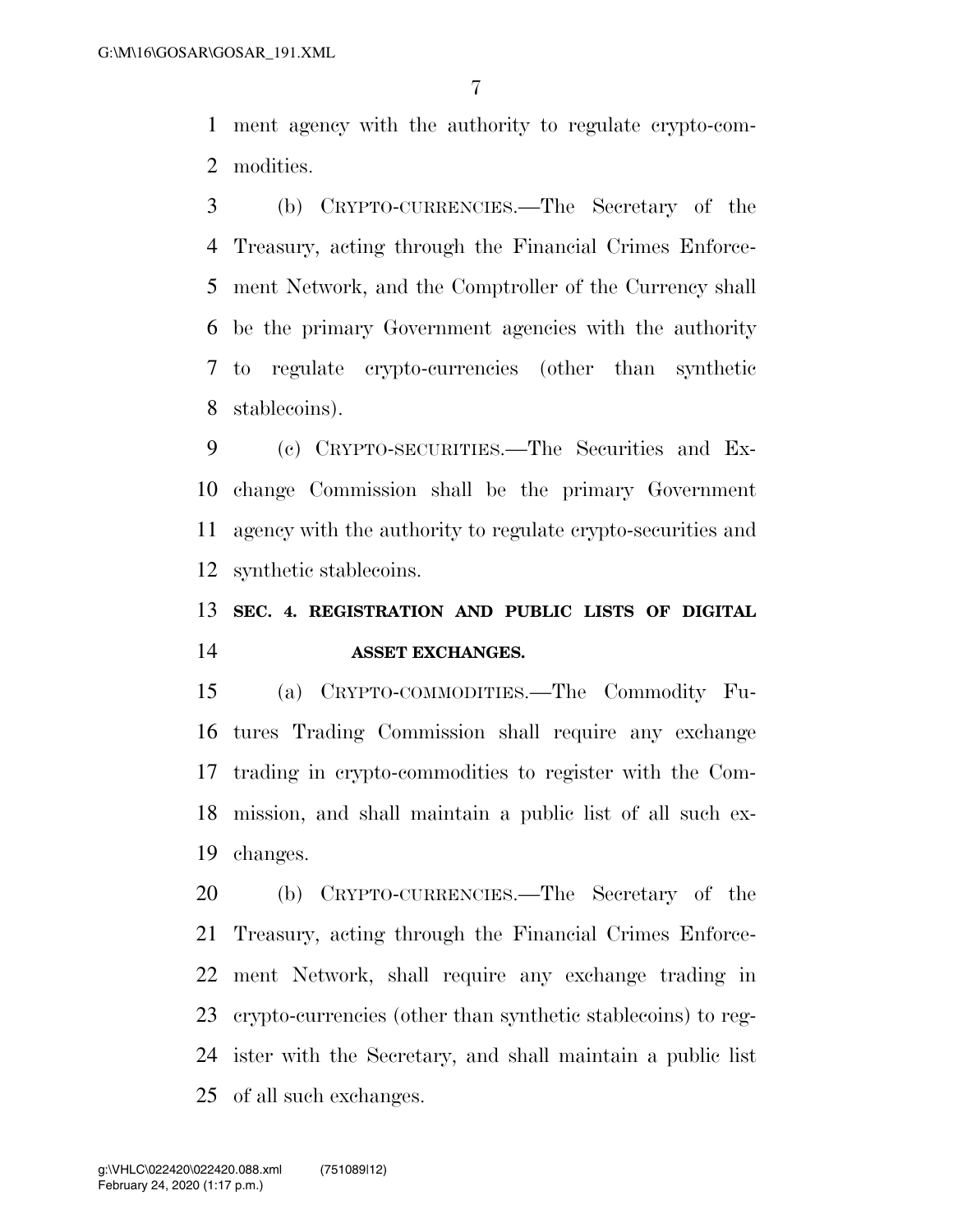(c) CRYPTO-SECURITIES.—The Securities and Ex- change Commission shall maintain a public list of all reg- istered national securities exchanges trading in crypto-se-curities or synthetic stablecoins.

### **SEC. 5. AVAILABILITY OF INFORMATION TO THE PUBLIC ON REQUIREMENTS TO CREATE OR TRADE IN DIGITAL ASSETS.**

 Each primary Federal digital asset regulator shall, with respect to digital assets over which it is the primary Federal digital asset regulator, make available to the pub- lic (and keep current) a list of all Federal licenses, certifi- cations, or registrations required to create or trade in dig-ital assets.

### **SEC. 6. REQUIREMENTS RELATED TO CRYPTO-CUR-RENCIES.**

 (a) TRACING OF TRANSACTIONS.—Notwithstanding section 3(c), the Secretary of the Treasury, acting through the Financial Crimes Enforcement Network, shall issue rules to require each crypto-currency (including synthetic stablecoins) to allow for the tracing of transactions in the crypto-currency and persons engaging in such transactions in a manner similar to that required of financial institu- tions with respect to currency transactions under sub-chapter II of chapter 53 of title 31, United States Code.